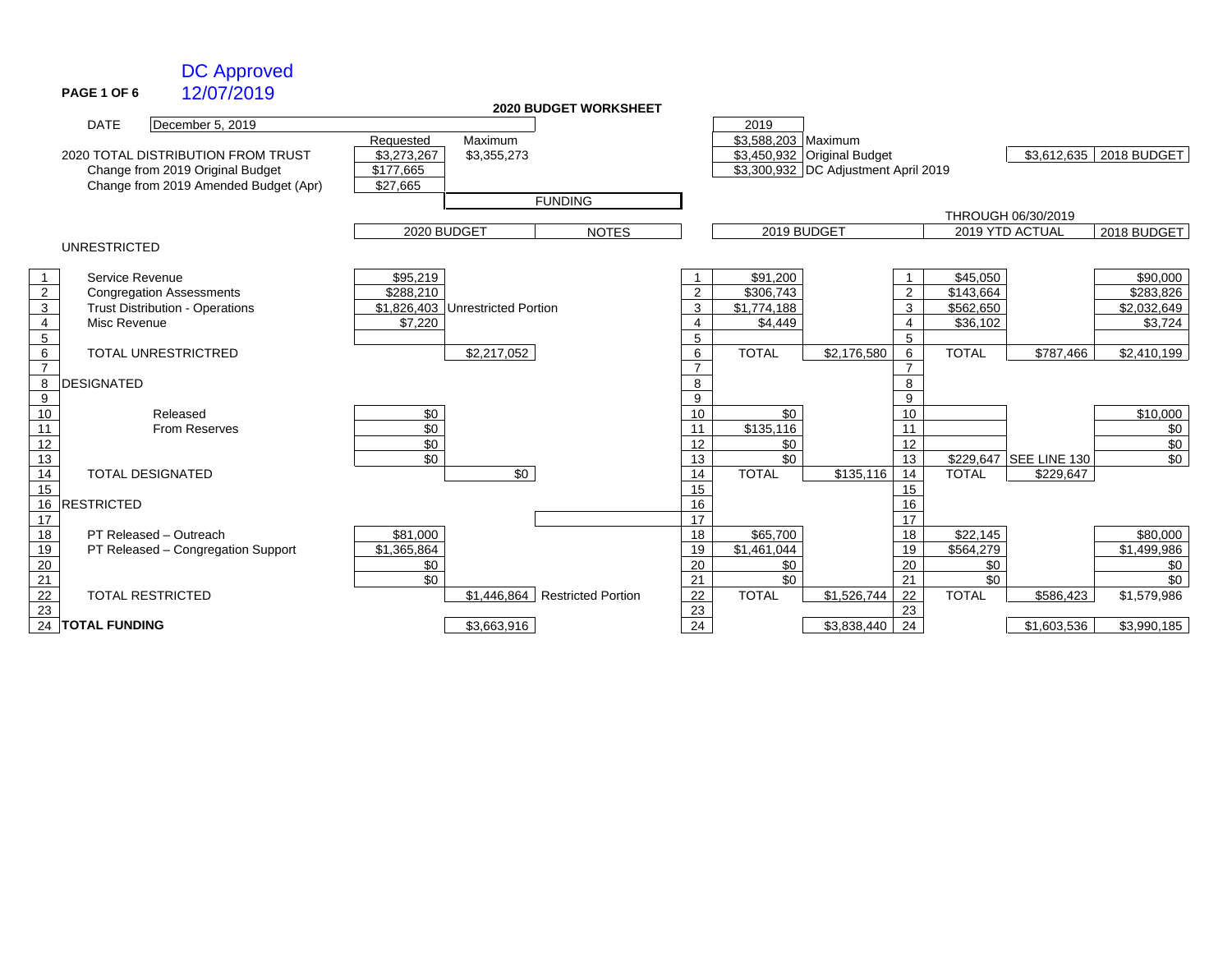| 25                                 | PAGE 2 OF 6                         |             |           |                 | 25 |                      |           | 25              |                       |           |             |
|------------------------------------|-------------------------------------|-------------|-----------|-----------------|----|----------------------|-----------|-----------------|-----------------------|-----------|-------------|
| $\frac{26}{27}$                    |                                     |             |           | <b>EXPENSES</b> | 26 |                      |           | 26              | THROUGH 06/30/2019    |           |             |
|                                    |                                     | 2020 BUDGET |           |                 | 27 | 2019 BUDGET          |           | 27              | 2019 YTD ACTUAL       |           | 2018 BUDGET |
| 28                                 | <b>OUTREACH</b>                     |             |           |                 | 28 |                      |           | 28              |                       |           |             |
| $\frac{29}{30}$                    |                                     |             |           |                 | 29 |                      |           | 29              |                       |           |             |
|                                    | ECS - Youth Impact                  | $\sqrt{6}$  |           |                 | 30 | $\sqrt{$10,000}$     |           | 30              |                       |           | \$30,000    |
| 31                                 | Sudanese/Refuge Assistance          | \$5.000     |           |                 | 31 | \$0                  |           | 31              |                       |           | \$0         |
| $\overline{32}$                    | <b>Episcopal Community Services</b> | \$75,000    |           |                 | 32 | $\overline{$}50,000$ |           | 32              | \$30,000              |           | \$50,000    |
| 33                                 | <b>Pride Festival Support</b>       | \$1,000     |           |                 | 33 | \$700                |           | 33              | \$0                   |           | \$0         |
| 34                                 | Social Justice                      | \$0         |           |                 | 34 | \$5.000              |           | 34              |                       |           | \$0         |
| 35                                 | <b>TOTAL OUTREACH</b>               |             | \$81.000  |                 | 35 | <b>TOTAL</b>         | \$65,700  | 35              | <b>TOTAL</b>          | \$30,000  | \$80,000    |
| 36                                 |                                     |             |           |                 | 36 |                      |           | 36              |                       |           |             |
| $\overline{37}$                    | <b>GOVERNANCE - WIDER CHURCH</b>    |             |           |                 | 37 |                      |           | 37              |                       |           |             |
| 38                                 |                                     |             |           |                 | 38 |                      |           | $\overline{38}$ |                       |           |             |
| 39                                 | Lambeth                             | \$1.335     |           |                 | 39 | \$1,335              |           | 39              | \$668                 |           | \$1.335     |
| 40                                 | <b>TEC Assessment</b>               | \$343,032   |           |                 | 40 | \$374,149            |           | 40              | $\overline{$}209,810$ |           | \$419,620   |
| $\overline{41}$                    | <b>General Convention</b>           | \$23,868    |           |                 | 41 | \$8,995              |           | 41              | \$3,779               |           | \$8,995     |
| 42                                 | Other TEC                           | \$13,050    |           |                 | 42 | \$13,050             |           | 42              | \$73,195              |           | \$15,500    |
| $\frac{1}{43}$                     | Province 8                          | \$8,494     |           |                 | 43 | \$9,220              |           | 43              | \$5,665               |           | \$10,316    |
| 44                                 | Diocesan Convention                 | \$10.750    |           |                 | 44 | \$10.820             |           | 44              | \$18,798              |           | \$15,750    |
| $\frac{45}{46}$<br>$\frac{46}{47}$ | <b>Bishop Search</b>                | \$15,000    |           |                 | 45 | \$15,000             |           | 45              | \$7,500               |           | \$15,000    |
|                                    | <b>EYE Triennial</b>                | \$6.100     |           |                 | 46 | \$6,084              |           | 46              |                       |           | \$6,084     |
|                                    | <b>Cuba Clergy Pension Support</b>  | \$10,000    |           |                 | 47 | \$5,000              |           | 47              |                       |           |             |
| 48                                 | Diocesan Council                    | \$5,500     |           |                 | 48 | \$4,000              |           | 48              | \$2,231               |           | \$5,000     |
| 49                                 | <b>Standing Committee</b>           | \$6,000     |           |                 | 49 | \$4,000              |           | 49              | \$1,260               |           | \$6,000     |
| 50                                 | <b>Finance Committee</b>            | \$1.700     |           |                 | 50 | \$1,700              |           | 50              | \$85                  |           | \$1,200     |
| 51                                 | <b>Other Committees</b>             | \$600       |           |                 | 51 | \$600                |           | 51              | $\overline{$35}$      |           | \$600       |
| $\frac{52}{53}$                    |                                     | \$0         |           |                 | 52 | \$0                  |           | 52              | \$0                   |           | \$0         |
|                                    | TOTAL GOVERNANCE - WIDER CHURCH     |             | \$445,429 |                 | 53 | <b>TOTAL</b>         | \$453,953 | $\overline{53}$ | <b>TOTAL</b>          | \$323,025 | \$505,400   |
| 54                                 |                                     |             |           |                 | 54 |                      |           | 54              |                       |           |             |
| 55                                 | <b>DIOCESAN FACILITIES</b>          |             |           |                 | 55 |                      |           | 55              |                       |           |             |
| 56                                 | See Separate Schedule               | \$176,570   |           |                 | 56 | \$182,430            |           | 56              | \$84,707              |           | \$182,380   |
| 57                                 | <b>TOTAL DIOCESAN FACILITIES</b>    |             | \$176,570 |                 | 57 | <b>TOTAL</b>         | \$182,430 | 57              | <b>TOTAL</b>          | \$84.707  | \$182,380   |
| 58                                 |                                     |             |           |                 | 58 |                      |           | 58              |                       |           |             |
| 59                                 |                                     |             |           |                 | 59 |                      |           | 59              |                       |           |             |

60 60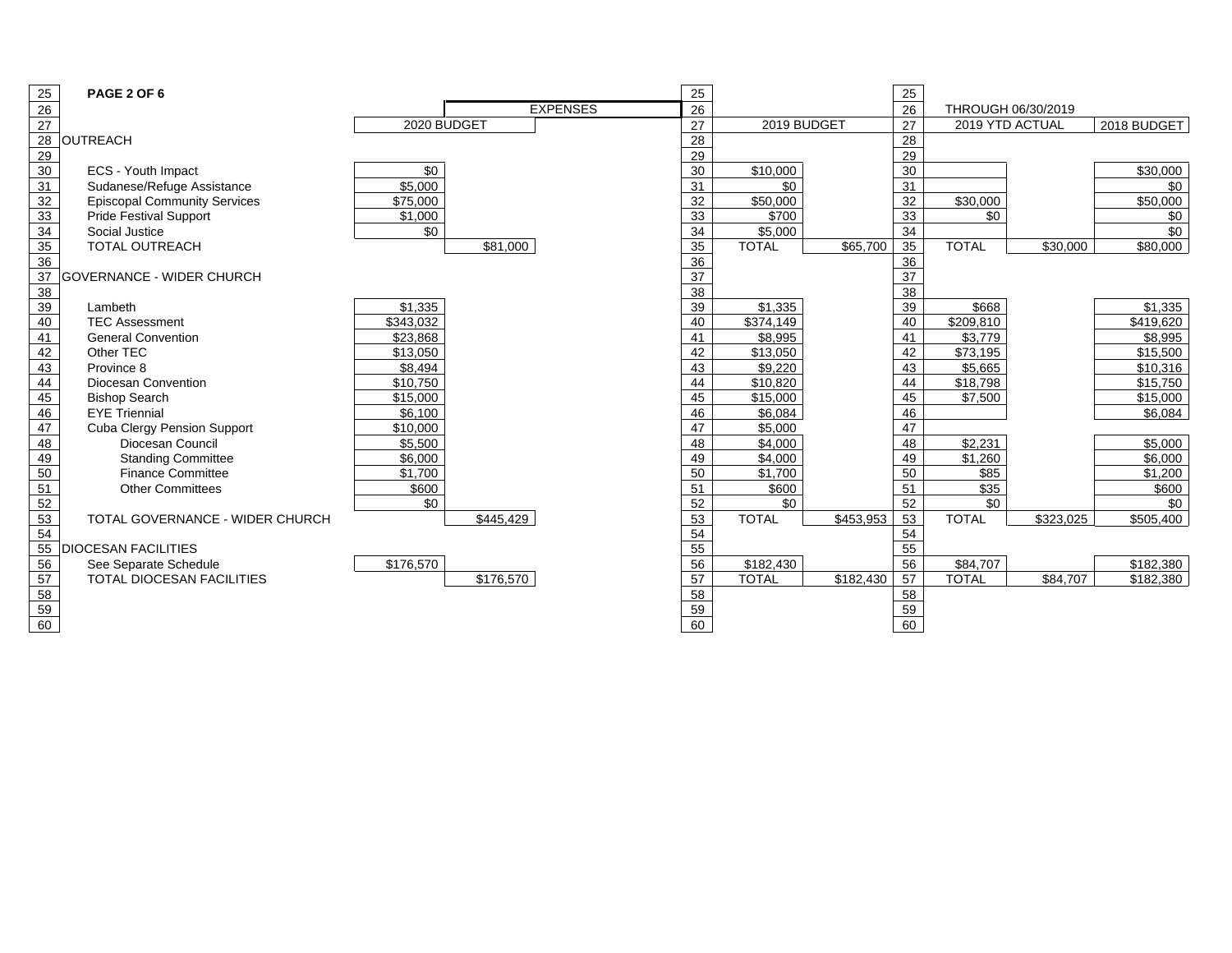| 61              | PAGE 3 OF 6                            |             |           | <b>EXPENSES</b> | 61              |              |           | 61              | THROUGH 06/30/2019 |           |             |
|-----------------|----------------------------------------|-------------|-----------|-----------------|-----------------|--------------|-----------|-----------------|--------------------|-----------|-------------|
| 62              |                                        | 2020 BUDGET |           |                 | 62              | 2019 BUDGET  |           | 62              | 2019 YTD ACTUAL    |           | 2018 BUDGET |
| 63              | THE MISSION AND MINISTRY OF THE CHURCH |             |           |                 | 63              |              |           | 63              |                    |           |             |
| 64              |                                        |             |           |                 | 64              |              |           | 64              |                    |           |             |
| 65              | <b>EXTENDED MINISTRIES</b>             |             |           |                 | 65              |              |           | 65              |                    |           |             |
| 66              |                                        |             |           |                 | 66              |              |           | 66              |                    |           |             |
| 67              | <b>Sudanese Ministry</b>               |             |           |                 | 67              |              |           | 67              |                    |           |             |
| 68              | <b>Ministry Support</b>                | \$71,422    |           |                 | 68              | \$71,422     |           | 68              |                    |           | \$65,000    |
| 69              | <b>Facilities Support</b>              | \$9.000     |           |                 | 69              | \$9,000      |           | 69              |                    |           | \$5,000     |
| 70              | <b>TOTAL SUDANESE MINISTRY</b>         |             | \$80,422  |                 | 70              |              |           | 70              |                    |           |             |
| 71              |                                        |             |           |                 | 71              | <b>TOTAL</b> | \$80,422  | 71              | <b>TOTAL</b>       | \$0       | \$70,000    |
| $\overline{72}$ | <b>Native American Ministries</b>      |             |           |                 | $\overline{72}$ |              |           | 72              |                    |           |             |
| $\overline{73}$ | St. Elizabeth Parish Ministry          | \$122,713   |           |                 | 73              | \$122,713    |           | 73              |                    |           | \$134,500   |
| 74              | <b>Holy Spirit Parish Ministry</b>     | \$68,190    |           |                 | 74              | \$75,766     |           | $\overline{74}$ |                    |           | \$83,380    |
| 75              | Other                                  | \$3,000     |           |                 | 75              | \$3,000      |           | 75              |                    |           | \$3,000     |
| $\overline{76}$ | TOTAL NATIVE AMERICAN MINISTRY         |             | \$193,903 |                 | 76              | <b>TOTAL</b> | \$201,479 | 76              | <b>TOTAL</b>       | \$0       | \$220,880   |
| 77              |                                        |             |           |                 | 77              |              |           | 77              |                    |           |             |
| 78              | <b>Latino Ministries</b>               |             |           |                 | 78              |              |           | 78              |                    |           |             |
| 79              | San Estaban Parish Ministry            | \$74,602    |           |                 | 79              | \$74,602     |           | 79              | \$36,301           |           | \$72,602    |
| 80              | San Francisco                          | \$0         |           |                 | 80              | \$21,350     |           | 80              | \$10,675           |           | \$21,350    |
| 81              | <b>Other Latino</b>                    | \$86,422    |           |                 | 81              | \$86,422     |           | 81              | \$49,884           |           | \$85,000    |
| $\overline{82}$ | <b>Facilities Support</b>              | \$18,000    |           |                 | 82              | \$27,000     |           | 82              | \$9,000            |           | \$18,000    |
| 83              | TOTAL LATINO MINISTRY                  |             | \$179,024 |                 | 83              | <b>TOTAL</b> | \$209,374 | 83              | <b>TOTAL</b>       | \$105,860 | \$196,952   |
| 84              |                                        |             |           |                 | 84              |              |           | 84              |                    |           |             |
| 85              |                                        |             |           |                 | 85              |              |           | 85              |                    |           |             |
| 86              | Youth Ministry                         |             |           |                 | 86              |              |           | 86              |                    |           |             |
| 87              | <b>Camp Tuttle</b>                     | \$209,588   |           |                 | 87              | \$226,635    |           | 87              | \$103,047          |           | \$231,147   |
| 88              | Young Adult Ministry                   | \$0         |           |                 | 88              | \$0          |           | 88              | \$132              |           | \$0         |
| 89              | <b>Youth Ministry</b>                  | \$57,350    |           |                 | 89              | \$54,982     |           | 89              | \$26,134           |           | \$53,682    |
| 90              |                                        | \$0         |           |                 | 90              | \$0          |           | 90              |                    |           | \$0         |
| 91              | Faith Formation for Youth              | \$15,000    |           |                 | 91              | \$14,400     |           | 91              | \$0                |           | \$15,000    |
| 92              | <b>TOTAL YOUTH MINISTRY</b>            |             | \$281,938 |                 | 92              | <b>TOTAL</b> | \$296,017 | 92              | <b>TOTAL</b>       | \$129,313 | \$299,829   |
| 93              |                                        |             |           |                 | 93              |              |           | 93              |                    |           |             |
| 94              | <b>Conference Center</b>               | \$68,278    |           |                 | 94              | \$57,630     |           | 94              | \$40,412           |           | \$70,274    |
| 95              | <b>Hospitality Center</b>              | (\$18,320)  |           |                 | 95              | (\$15,320)   |           | 95              | (\$10,097)         |           | (\$15,664)  |
| 96              |                                        | \$0         | \$49,958  |                 | 96              | <b>TOTAL</b> | \$42,310  | 96              | <b>TOTAL</b>       | \$30,315  | \$54,610    |
| 97              |                                        |             |           |                 | 97              |              |           | 97              |                    |           |             |
| 98              | <b>TOTAL EXTENDED MINISTRIES</b>       |             | \$785,245 |                 | 98              | <b>TOTAL</b> | \$829,602 | 98              | <b>TOTAL</b>       | \$265.488 | \$842,271   |
| 99              |                                        |             |           |                 | 99              |              |           | 99              |                    |           |             |
| 100             |                                        |             |           |                 | 100             |              |           | 100             |                    |           |             |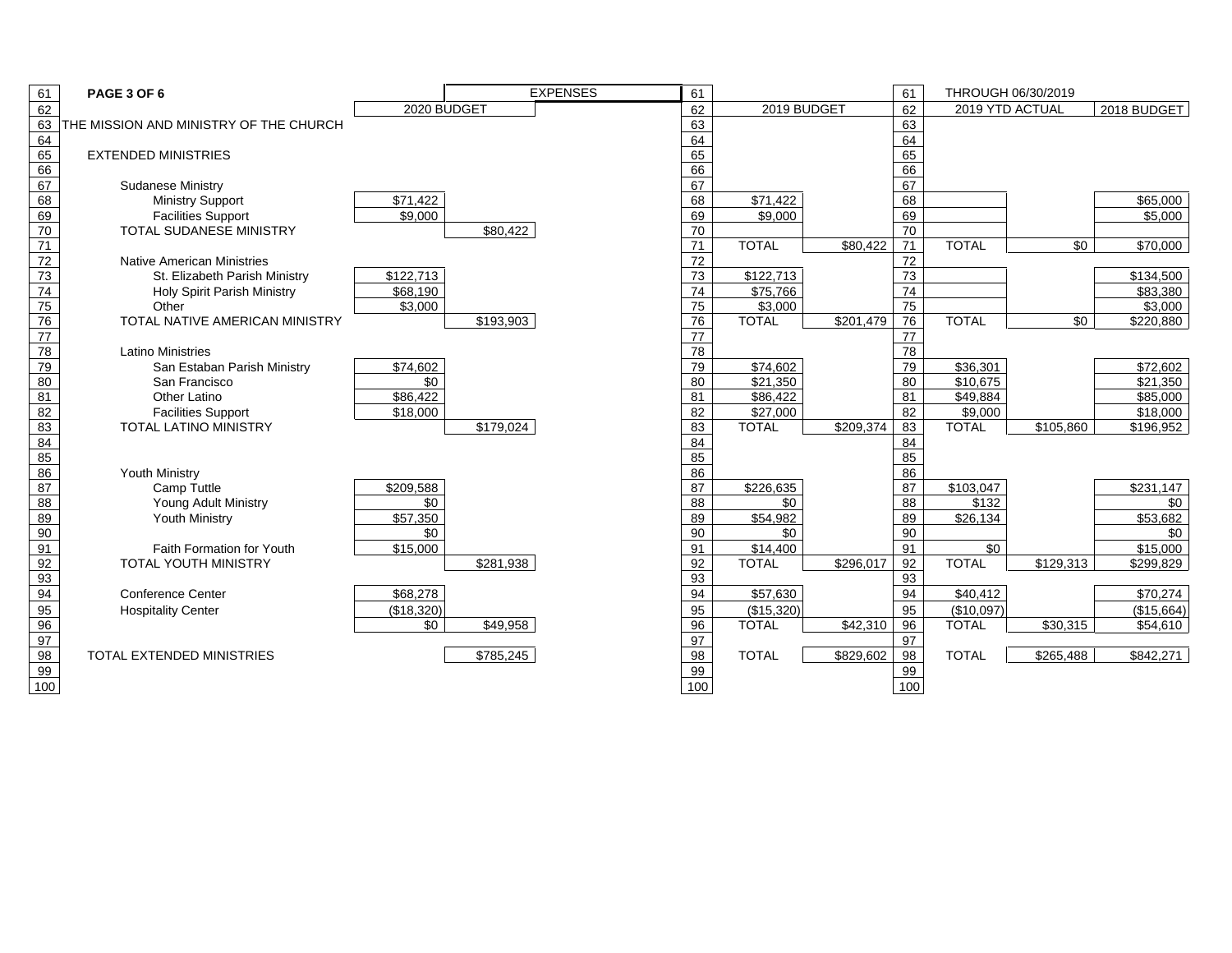| 101              | PAGE 4 OF 6                           |                       | <b>EXPENSES</b> | 101              |              | 101                |              | THROUGH 06/30/2019     |                      |
|------------------|---------------------------------------|-----------------------|-----------------|------------------|--------------|--------------------|--------------|------------------------|----------------------|
| 102              |                                       |                       | 2020 BUDGET     | 102              | 2019 BUDGET  | 102                |              | 2019 YTD ACTUAL        | 2018 BUDGET          |
| $\overline{103}$ | Ministry Support and Development      |                       |                 | 103              |              | 103                |              |                        |                      |
| 104              | <b>Direct Parish Support</b>          | \$426,916             |                 | 104              | \$444.470    | 104                | \$231,392    |                        | \$480,784            |
| 105              | <b>Church Owned Property Taxes</b>    | \$6.000               |                 | 105              | \$6.000      | 105                | \$0          |                        | \$6.100              |
| 106              | <b>Small Building Repairs</b>         | \$0                   |                 | 106              | \$0          | 106                | \$6.691      |                        | \$0                  |
| 107              | <b>Clergy Moving Expenses</b>         | \$0                   |                 | 107              | \$1.500      | 107                |              |                        | \$0                  |
| 108              | <b>Travel From/To Parishes</b>        | \$5.000               |                 | 108              | \$4,000      | 108                | \$656        |                        | \$5,000              |
| 109              | Real Estate Expenses (PJ)             | \$0                   |                 | 109              | \$0          | 109                | \$0          |                        | \$500                |
| 110              | <b>New Initiatives</b>                | \$0                   |                 | 110              | \$5,000      | 110                | \$8,159      |                        | \$0                  |
| 111              | Other Congregation Support            | \$2,000               |                 | 111              | \$10,000     | 111                | (\$15,357)   |                        | \$10,000             |
| 112              | <b>Diaconal Ministry Support</b>      | \$500                 |                 | 112              | \$250        | 112                |              |                        | \$0                  |
| 113              | <b>Health Insurance</b>               | \$540,217             |                 | 113              | \$527,003    | 113                | \$277,256    |                        | \$497,079            |
| 114              |                                       | \$0                   |                 | 114              | \$0          | 114                |              |                        | \$0                  |
| $\overline{115}$ | <b>Continuing Education</b>           | \$12,383              |                 | 115              | \$12.032     | 115                | \$1,879      |                        | \$10,886             |
| 116              | Sabbatical Leave Expense              | \$0                   |                 | 116              | \$10,000     | 116                | \$3,406      |                        | \$0                  |
| $\overline{117}$ |                                       | \$0                   |                 | 117              | \$0          | 117                |              |                        | \$0                  |
| 118              | Carolyn Tanner Irish Mission Fund     | \$15,000              |                 | 118              | \$15,000     | 118                | \$7.500      |                        | \$15,000             |
| 119              | Iona Initiative                       | \$10,000              |                 | 119              | \$10,000     | 119                |              |                        | \$10,000             |
| 120              | Trainings: Church Worker, Anti-Racism | \$0                   |                 | 120              | \$0          | 120                |              |                        | \$0                  |
| 121              | COM, BACAM, Etc                       | $\overline{\$11,100}$ |                 | $\frac{1}{121}$  | \$12,650     | 121                | \$3,409      |                        | $\overline{$}11,500$ |
| $\overline{122}$ | Ministry of the Laity                 | \$0                   |                 | 122              | \$0          | 122                |              |                        | \$0                  |
| 123              | <b>Retired Clergy Gatherings</b>      | \$0                   |                 | $\overline{123}$ | \$0          | 123                |              |                        | \$600                |
| $\overline{124}$ | <b>Clergy Conference</b>              | \$7,500               |                 | 124              | \$14,000     | 124                | \$285        |                        | \$10,000             |
| 125              | Diocesan Historian                    | \$1,300               |                 | 125              | \$0          | 125                |              |                        | \$0                  |
| 126              | Stewardship                           | \$1,500               |                 | 126              | \$1,500      | 126                | \$1,000      |                        | \$6,500              |
| $\overline{127}$ | <b>Congregational Development</b>     | \$0                   |                 | 127              | \$25,000     | 127                | \$2,529      |                        | \$0                  |
| 128              | <b>EFM</b>                            | \$3,250               |                 | 128              | \$3,250      | 128                | \$1,076      |                        | \$3,250              |
| 129              | <b>Prof Congregation Audits</b>       | \$6,000               |                 | 129              | \$2,500      | 129                |              |                        | \$6,250              |
| 130              | 150th Anniversary Events              | \$0                   |                 | 130              | \$0          | 130                |              | \$204.369 SEE LINE 013 | \$0                  |
| 131              | <b>Unreimbursed Clergy Costs</b>      | \$0                   |                 | 131              | \$5.000      | 131                | \$2,179      |                        | \$0                  |
| 132              |                                       | \$0                   |                 | 132              | \$0          | 132                | \$1,041      |                        | \$0                  |
| 133              |                                       | \$0                   |                 | 133              | \$0          | 133                | \$590        |                        | \$0                  |
| 134              |                                       |                       |                 | 134              |              | 134                |              |                        |                      |
| $\overline{135}$ | TOTAL MINISTRY SUPPORT & DEVELOPMENT  |                       | \$1,048,666     | $\overline{135}$ | <b>TOTAL</b> | \$1,109,155<br>135 | <b>TOTAL</b> | \$738,060              | \$1,073,449          |
| $\overline{136}$ |                                       |                       |                 | 136              |              | 136                |              |                        |                      |
| $\overline{137}$ | Office of the Bishop, Diocesan Staff  | \$909.705             |                 | $\frac{1}{137}$  | \$910,000    | 137                | \$470.364    | \$470.364              | \$943,917            |
| 138              |                                       |                       |                 | 138              |              | 138                |              |                        |                      |

139 139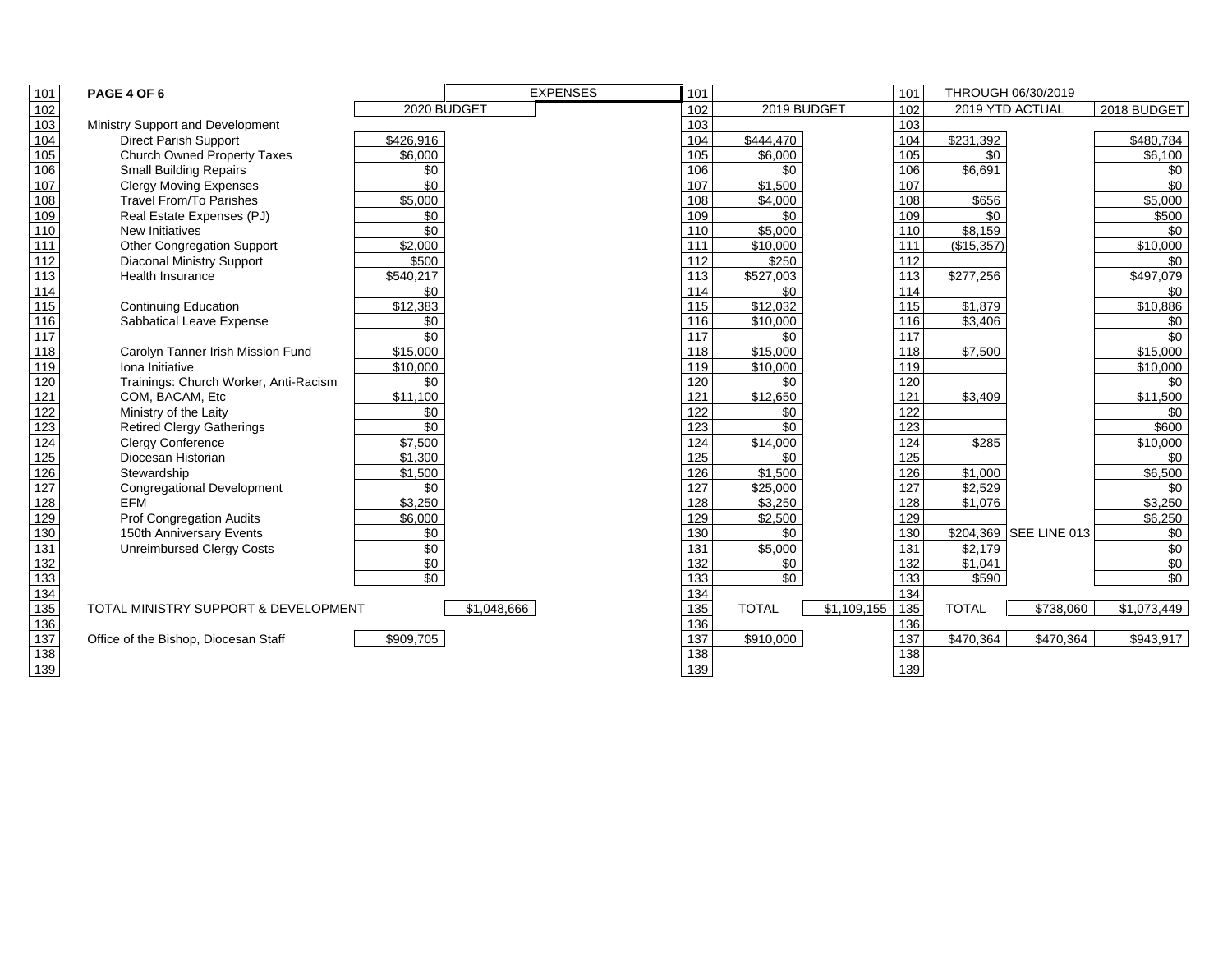| 140              | PAGE 5 OF 6                           |                     |             | <b>EXPENSES</b> | 140               |             |          | 140               |                  | THROUGH 06/30/2019 |                     |
|------------------|---------------------------------------|---------------------|-------------|-----------------|-------------------|-------------|----------|-------------------|------------------|--------------------|---------------------|
| 141              |                                       |                     | 2020 BUDGET |                 | 141               | 2019 BUDGET |          | 141               | 2019 YTD ACTUAL  |                    | 2018 BUDGET         |
| $\overline{142}$ | Finance                               |                     |             |                 | 142               |             |          | 142               |                  |                    |                     |
| 143              | Other Finance Expense                 |                     |             |                 | 143               |             |          | $\frac{1}{143}$   | \$18,487         |                    |                     |
| $\overline{144}$ | <b>Audit &amp; Actuarial Services</b> | \$29,000            |             |                 | 144               | \$32,000    |          | 144               | \$12,368         |                    | \$25,000            |
| 145              | Travel & Conference                   | \$3.500             |             |                 | 145               | \$5.000     |          | 145               | \$322            |                    | \$3.500             |
| 146              | Print-Copy-Supply                     | \$100               |             |                 | 146               | \$200       |          | 146               | \$0              |                    | \$200               |
| $\overline{147}$ | Hospitality                           | \$500               |             |                 | 147               | \$500       |          | 147               | \$107            |                    | \$250               |
| $\overline{148}$ | Fees, Licenses, Publications          | \$1,500             |             |                 | 148               | \$1,500     |          | 148               | \$852            |                    | $\overline{$}1,350$ |
| 149              | Software, Mtc, Support                | \$18,401            |             |                 | 149               | \$23,000    |          | 149               |                  |                    | \$16,700            |
| 150              | <b>TOTAL FINANCE</b>                  |                     | \$53.001    |                 | 150               |             | \$62,200 | 150               |                  | \$32.136           | \$47,000            |
| 151              |                                       |                     |             |                 | 151               |             |          | $\frac{151}{151}$ |                  |                    |                     |
| 152              | Communications                        |                     |             |                 | 152               |             |          | 152               |                  |                    |                     |
| 153              | <b>INCOME</b>                         | (\$50,000)          |             |                 | $\overline{153}$  | (\$20,000)  |          | $\overline{153}$  | (\$52,920)       |                    | (\$7,000)           |
| 154              | Broadband, Web, Video                 | \$4.500             |             |                 | 154               | \$4.500     |          | 154               | \$1.721          |                    | \$4.500             |
| 155              | Outsourced                            | \$10,000            |             |                 | 155               | \$19,500    |          | 155               |                  |                    | \$17,000            |
| 156              | Computer                              | \$3,000             |             |                 | 156               | \$3,000     |          | 156               | \$8,661          |                    | \$3,000             |
| 157              | Travel & Conference                   | \$3,000             |             |                 | $\frac{157}{157}$ | \$7,000     |          | 157               | \$4,370          |                    | \$7,000             |
| 158              | Supplies                              | \$6,000             |             |                 | 158               | \$11,600    |          | 158               |                  |                    | \$11,600            |
| 159              | E Subscriptions                       | $\overline{$}1,500$ |             |                 | 159               | \$1,000     |          | 159               | \$435            |                    | \$1,000             |
| 160              | Depreciation                          | \$0                 |             |                 | 160               | \$3,000     |          | 160               |                  |                    | \$930               |
| 161              | <b>Other Communications</b>           | \$0                 |             |                 | 161               | \$200       |          | 161               |                  |                    | \$200               |
| 162              | Licenses - Fees                       | $\sqrt{6}$          |             |                 | 162               | \$1,000     |          | 162               |                  |                    | \$2,750             |
| 163              | Hospitality                           | $\sqrt{6}$          |             |                 | $\frac{163}{ }$   | \$150       |          | 163               |                  |                    | \$150               |
| 164              | Print and Copy                        | \$350               |             |                 | 164               | \$350       |          | 164               |                  |                    |                     |
| 165              | Miscellaneous                         | \$0                 |             |                 | 165               | \$200       |          | 165               |                  |                    |                     |
| 166              | <b>Dues</b>                           | \$650               |             |                 | 166               | \$0         |          | 166               |                  |                    |                     |
| 167              | <b>Professional Fees</b>              | \$4,000             |             |                 | 167               | \$0         |          | 167               | \$542            |                    | \$350               |
| 168              | <b>TOTAL COMMUNICATIONS</b>           |                     | (\$17,000)  |                 | 168               |             | \$31,500 | 168               |                  | ( \$37,191)        | \$41,480            |
| 169              |                                       |                     |             |                 | 169               |             |          | 169               |                  |                    |                     |
| 170              | <b>Other Office Operations</b>        |                     |             |                 | 170               |             |          | 170               |                  |                    |                     |
| 171              | Advertising                           |                     |             |                 | $\frac{1}{171}$   |             |          | $\frac{1}{171}$   | $\overline{$36}$ |                    | \$0                 |
| $\overline{172}$ | <b>Bank Charges</b>                   | \$10,000            |             |                 | 172               | \$10,500    |          | 172               | \$5,247          |                    | \$10,000            |
| $\overline{173}$ | Computer                              | \$5,000             |             |                 | 173               | \$6,000     |          | $\frac{1}{173}$   | \$1.144          |                    | \$10,000            |
| $\overline{174}$ | <b>ECCU Clergy Discretionary</b>      | \$1,500             |             |                 | 174               | \$1,500     |          | 174               | \$0              |                    | \$1,500             |
| $\overline{175}$ | Dues & Memberships                    | \$1,000             |             |                 | 175               | \$1,000     |          | 175               | \$849            |                    | \$700               |
| 176              | Furniture & Equipment Purchases       | \$3,000             |             |                 | 176               | \$2,500     |          | 176               | \$1,278          |                    | \$5,000             |
| 177              | Gains/Losses                          | \$1,000             |             |                 | 177               | \$1,000     |          | 177               | \$92             |                    | \$2,000             |
| $\overline{178}$ | Hospitality                           | \$7,500             |             |                 | 178               | \$7,500     |          | 178               | \$2,014          |                    | \$7,500             |
| 179              | Insurance                             | \$200               |             |                 | 179               | \$400       |          | 179               | \$200            |                    | \$0                 |
| 180              | Legal Expenses                        | \$96,000            |             |                 | 180               | \$96,000    |          | 180               | \$68,438         |                    | \$166,000           |
| 181              | Licenses - Fees                       |                     |             |                 | 181               | \$9,000     |          | 181               | \$4,571          |                    | \$8,200             |
| 182              |                                       |                     |             |                 | 182               |             |          | 182               |                  |                    |                     |

**183 184 184 184 184 184 184 185 186 187 188 188 189 180 181 182 183 184 184 185 186 186 187 188**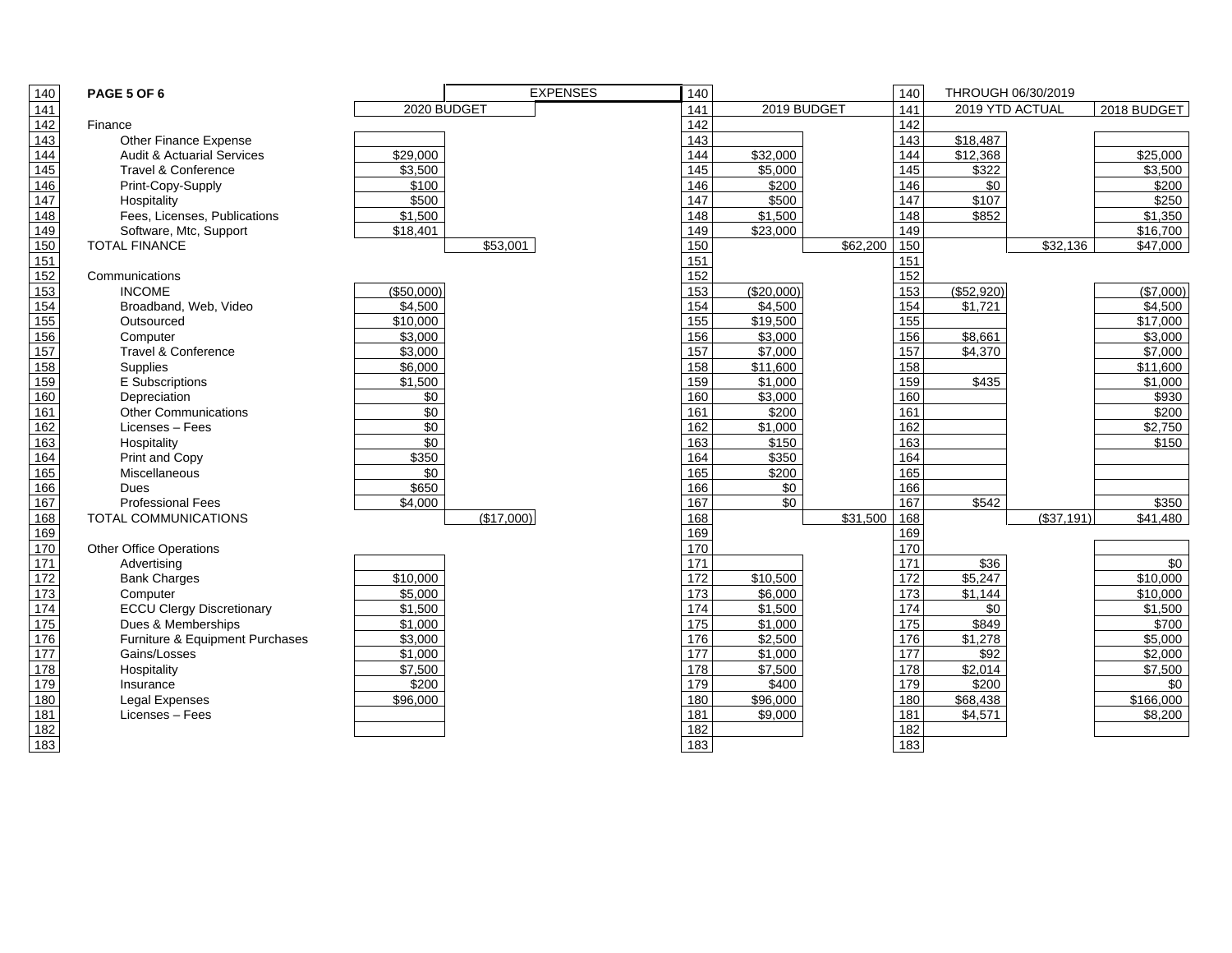| 184             | PAGE 6 OF 6                         |             |             | <b>EXPENSES</b> | 184 |             |             | 184 |           | THROUGH 06/30/2019 |             |
|-----------------|-------------------------------------|-------------|-------------|-----------------|-----|-------------|-------------|-----|-----------|--------------------|-------------|
| 185             | Other Office Operations (continued) | 2020 BUDGET |             |                 | 185 | 2019 BUDGET |             | 185 |           | 2019 YTD ACTUAL    | 2018 BUDGET |
| 186             | Meetings & Workshops                | \$2,200     |             |                 | 186 | \$2,500     |             | 186 | \$1,612   |                    | \$0         |
| 187             | Miscellaneous                       | \$500       |             |                 | 187 | \$500       |             | 187 | \$0       |                    | \$750       |
| 188             | <b>Other Personnel Expenses</b>     | \$6,000     |             |                 | 188 | \$7,000     |             | 188 | \$3,511   |                    | \$5,000     |
| 189             | Postage & Shipping                  | \$1,900     |             |                 | 189 | \$2,000     |             | 189 | \$1,027   |                    | \$1,600     |
| 190             | Printing & Copying                  | \$2,500     |             |                 | 190 | \$4,000     |             | 190 | \$1,995   |                    | \$3,500     |
| 191             | <b>Reimbursed Costs</b>             | (\$3,000)   |             |                 | 191 | \$0         |             | 191 | (\$2,534) |                    | \$0         |
| 192             | Repairs and Maintenance             | \$2,500     |             |                 | 192 | \$2,000     |             | 192 | \$799     |                    | \$2,500     |
| 193             | Subscriptions & Publications        | \$500       |             |                 | 193 | \$500       |             | 193 | \$0       |                    | \$1,000     |
| $\frac{1}{194}$ | Supplies                            | \$10,000    |             |                 | 194 | \$10,000    |             | 194 | \$4,351   |                    | \$12,000    |
| 195             | Internet & IT (Strong)              | \$15,000    |             |                 | 195 | \$10,000    |             | 195 | \$4,644   |                    | \$10,000    |
| 196             | Travel                              | \$18,000    |             |                 | 196 | \$20,000    |             | 196 | \$10,590  |                    | \$18,000    |
| 197             | Other                               | \$0         |             |                 | 197 | \$0         |             | 197 |           |                    |             |
| 198             |                                     | \$0         |             |                 | 198 | \$0         |             | 198 |           |                    |             |
| 199             |                                     | \$0         |             |                 | 199 | \$0         |             | 199 |           |                    |             |
| 200             | TOTAL OFFICE OPERATIONS             |             | \$181,300   |                 | 200 |             | \$193,900   | 200 |           | \$109.862          | \$265,250   |
| 201             |                                     |             |             |                 | 201 |             |             | 201 |           |                    |             |
| 202             | <b>ITOTAL EXPENSES</b>              |             | \$3,663,916 |                 | 202 |             | \$3,838,440 | 202 |           | \$2,016,450        | \$3,981,147 |
| 203             |                                     |             |             |                 | 203 |             |             | 203 |           |                    |             |
|                 | 204 INCOME LESS OPERATING EXPENSES  |             | \$0         |                 | 204 |             | $(\$0)$ 204 |     |           |                    |             |